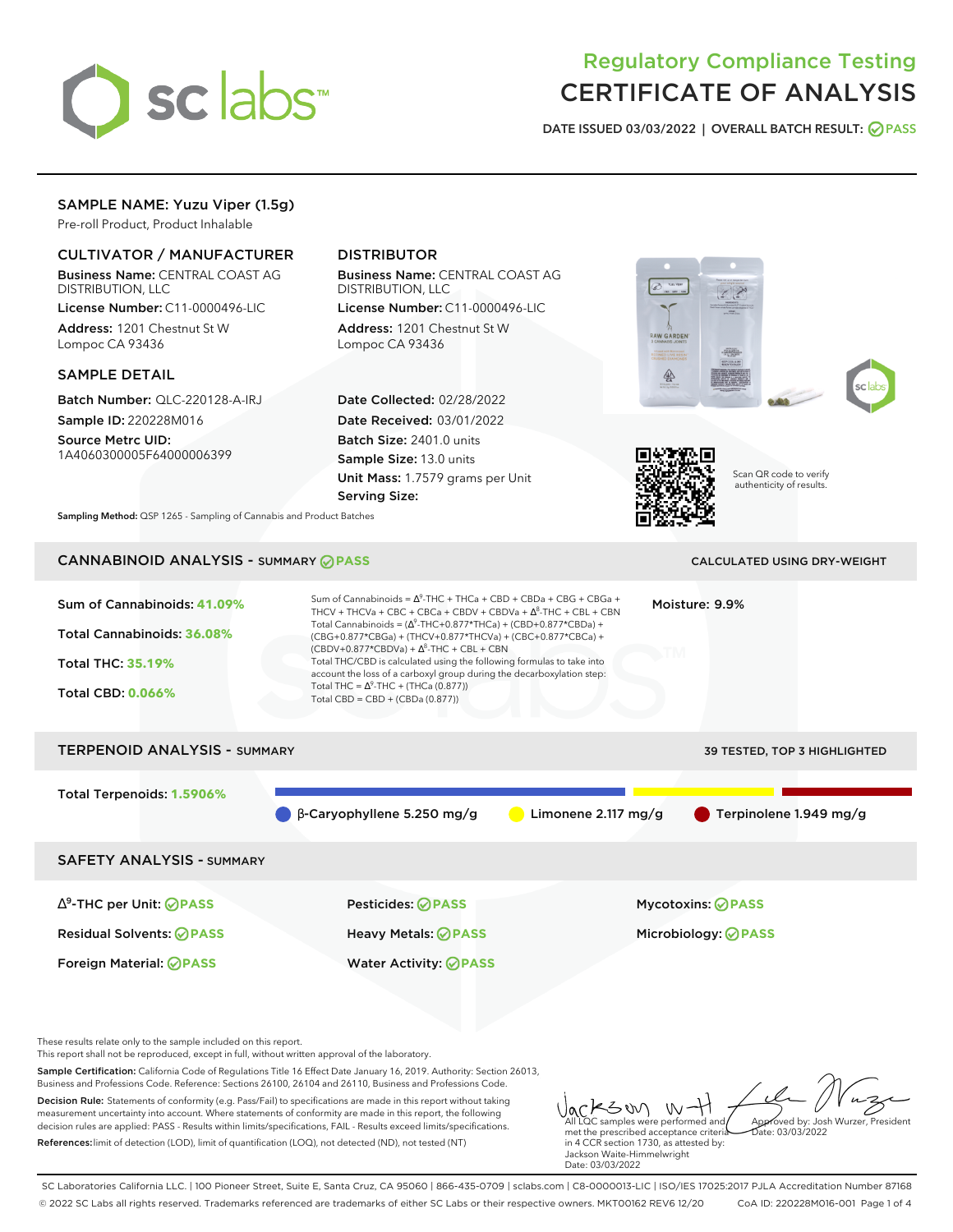



**YUZU VIPER (1.5G) | DATE ISSUED 03/03/2022 | OVERALL BATCH RESULT: PASS**

#### **CANNABINOID TEST RESULTS** - 03/02/2022 **PASS**

Tested by high-performance liquid chromatography with diode-array detection (HPLC-DAD). Calculated using Dry-Weight. **Method:** QSP 1157 - Analysis of Cannabinoids by HPLC-DAD

#### TOTAL CANNABINOIDS: **36.08%**

Total Cannabinoids (Total THC) + (Total CBD) + (Total CBG) + (Total THCV) + (Total CBC) +  $(Total CBDV) +  $\Delta^8$ -THC + CBL + CBN$ 

TOTAL THC: **35.19%** Total THC (Δ<sup>9</sup>-THC+0.877\*THCa)

TOTAL CBD: **0.066%** Total CBD (CBD+0.877\*CBDa)

TOTAL CBG: 0.31% Total CBG (CBG+0.877\*CBGa)

TOTAL THCV: 0.335% Total THCV (THCV+0.877\*THCVa)

TOTAL CBC: 0.184% Total CBC (CBC+0.877\*CBCa)

TOTAL CBDV: ND Total CBDV (CBDV+0.877\*CBDVa)

| <b>COMPOUND</b> | LOD/LOQ<br>(mg/g)          | <b>MEASUREMENT</b><br><b>UNCERTAINTY</b><br>(mg/g) | <b>RESULT</b><br>(mg/g) | <b>RESULT</b><br>(%) |
|-----------------|----------------------------|----------------------------------------------------|-------------------------|----------------------|
| <b>THCa</b>     | 0.05/0.14                  | ±7.949                                             | 397.46                  | 39.746               |
| <b>THCVa</b>    | 0.07 / 0.20                | ±0.142                                             | 3.82                    | 0.382                |
| $\wedge^9$ -THC | 0.06/0.26                  | ±0.089                                             | 3.33                    | 0.333                |
| <b>CBGa</b>     | 0.1/0.2                    | ±0.10                                              | 2.4                     | 0.24                 |
| <b>CBCa</b>     | 0.07/0.28                  | ±0.080                                             | 2.10                    | 0.210                |
| <b>CBG</b>      | 0.06/0.19                  | ±0.032                                             | 1.04                    | 0.104                |
| <b>CBDa</b>     | 0.02/0.19                  | ±0.017                                             | 0.75                    | 0.075                |
| $\wedge^8$ -THC | 0.1/0.4                    | N/A                                                | <b>ND</b>               | <b>ND</b>            |
| <b>THCV</b>     | 0.1 / 0.2                  | N/A                                                | <b>ND</b>               | <b>ND</b>            |
| <b>CBD</b>      | 0.07/0.29                  | N/A                                                | <b>ND</b>               | <b>ND</b>            |
| <b>CBDV</b>     | 0.04 / 0.15                | N/A                                                | <b>ND</b>               | <b>ND</b>            |
| <b>CBDVa</b>    | 0.03/0.53                  | N/A                                                | <b>ND</b>               | <b>ND</b>            |
| <b>CBL</b>      | 0.06/0.24                  | N/A                                                | <b>ND</b>               | <b>ND</b>            |
| <b>CBN</b>      | 0.1/0.3                    | N/A                                                | <b>ND</b>               | <b>ND</b>            |
| <b>CBC</b>      | 0.2 / 0.5                  | N/A                                                | <b>ND</b>               | <b>ND</b>            |
|                 | <b>SUM OF CANNABINOIDS</b> |                                                    | 410.9 mg/g              | 41.09%               |

#### **UNIT MASS: 1.7579 grams per Unit**

| $\Delta^9$ -THC per Unit              | 1100 per-package limit | 5.85 mg/unit     | <b>PASS</b> |
|---------------------------------------|------------------------|------------------|-------------|
| <b>Total THC per Unit</b>             |                        | $618.61$ mg/unit |             |
| <b>CBD per Unit</b>                   |                        | <b>ND</b>        |             |
| <b>Total CBD per Unit</b>             |                        | $1.16$ mg/unit   |             |
| Sum of Cannabinoids<br>per Unit       |                        | 722.3 mg/unit    |             |
| <b>Total Cannabinoids</b><br>per Unit |                        | 634.3 mg/unit    |             |

#### **MOISTURE TEST RESULT**

**9.9%** Tested 03/01/2022 **Method:** QSP 1224 - Loss on Drying (Moisture)

## **TERPENOID TEST RESULTS** - 03/02/2022

Terpene analysis utilizing gas chromatography-flame ionization detection (GC-FID). **Method:** QSP 1192 - Analysis of Terpenoids by GC-FID

| <b>COMPOUND</b>          | LOD/LOQ<br>(mg/g) | <b>MEASUREMENT</b><br><b>UNCERTAINTY</b><br>(mg/g) | <b>RESULT</b><br>(mg/g)                         | <b>RESULT</b><br>(%) |
|--------------------------|-------------------|----------------------------------------------------|-------------------------------------------------|----------------------|
| β-Caryophyllene          | 0.004 / 0.012     | ±0.1454                                            | 5.250                                           | 0.5250               |
| Limonene                 | 0.005 / 0.016     | ±0.0235                                            | 2.117                                           | 0.2117               |
| Terpinolene              | 0.008 / 0.026     | ±0.0310                                            | 1.949                                           | 0.1949               |
| $\alpha$ -Humulene       | 0.009 / 0.029     | ±0.0375                                            | 1.499                                           | 0.1499               |
| Linalool                 | 0.009 / 0.032     | ±0.0295                                            | 0.995                                           | 0.0995               |
| <b>Terpineol</b>         | 0.009 / 0.031     | ±0.0342                                            | 0.715                                           | 0.0715               |
| Fenchol                  | 0.010 / 0.034     | ±0.0214                                            | 0.712                                           | 0.0712               |
| <b>Myrcene</b>           | 0.008 / 0.025     | ±0.0069                                            | 0.690                                           | 0.0690               |
| $trans-\beta$ -Farnesene | 0.008 / 0.025     | ±0.0131                                            | 0.474                                           | 0.0474               |
| $\beta$ -Pinene          | 0.004 / 0.014     | ±0.0031                                            | 0.344                                           | 0.0344               |
| $\alpha$ -Pinene         | 0.005 / 0.017     | ±0.0014                                            | 0.214                                           | 0.0214               |
| $\alpha$ -Bisabolol      | 0.008 / 0.026     | ±0.0076                                            | 0.182                                           | 0.0182               |
| β-Ocimene                | 0.006 / 0.020     | ±0.0039                                            | 0.156                                           | 0.0156               |
| <b>Borneol</b>           | 0.005 / 0.016     | ±0.0043                                            | 0.131                                           | 0.0131               |
| Geraniol                 | 0.002 / 0.007     | ±0.0027                                            | 0.078                                           | 0.0078               |
| Caryophyllene<br>Oxide   | 0.010 / 0.033     | ±0.0028                                            | 0.077                                           | 0.0077               |
| <b>Nerolidol</b>         | 0.006 / 0.019     | ±0.0033                                            | 0.067                                           | 0.0067               |
| $\Delta^3$ -Carene       | 0.005 / 0.018     | ±0.0005                                            | 0.048                                           | 0.0048               |
| $\gamma$ -Terpinene      | 0.006 / 0.018     | ±0.0005                                            | 0.038                                           | 0.0038               |
| $\alpha$ -Phellandrene   | 0.006 / 0.020     | ±0.0004                                            | 0.035                                           | 0.0035               |
| Camphene                 | 0.005 / 0.015     | ±0.0003                                            | 0.031                                           | 0.0031               |
| Sabinene Hydrate         | 0.006 / 0.022     | ±0.0009                                            | 0.029                                           | 0.0029               |
| Citronellol              | 0.003 / 0.010     | ±0.0011                                            | 0.029                                           | 0.0029               |
| Sabinene                 | 0.004 / 0.014     | ±0.0002                                            | 0.023                                           | 0.0023               |
| $\alpha$ -Terpinene      | 0.005 / 0.017     | ±0.0003                                            | 0.023                                           | 0.0023               |
| Eucalyptol               | 0.006 / 0.018     | N/A                                                | <loq< th=""><th><loq< th=""></loq<></th></loq<> | <loq< th=""></loq<>  |
| Fenchone                 | 0.009 / 0.028     | N/A                                                | <loq< th=""><th><loq< th=""></loq<></th></loq<> | <loq< th=""></loq<>  |
| Nerol                    | 0.003 / 0.011     | N/A                                                | <loq< th=""><th><loq< th=""></loq<></th></loq<> | <loq< th=""></loq<>  |
| p-Cymene                 | 0.005 / 0.016     | N/A                                                | ND                                              | ND                   |
| Isopulegol               | 0.005 / 0.016     | N/A                                                | <b>ND</b>                                       | <b>ND</b>            |
| Camphor                  | 0.006 / 0.019     | N/A                                                | ND                                              | ND                   |
| Isoborneol               | 0.004 / 0.012     | N/A                                                | <b>ND</b>                                       | ND                   |
| Menthol                  | 0.008 / 0.025     | N/A                                                | ND                                              | ND                   |
| Pulegone                 | 0.003 / 0.011     | N/A                                                | ND                                              | ND                   |
| <b>Geranyl Acetate</b>   | 0.004 / 0.014     | N/A                                                | ND                                              | ND                   |
| $\alpha$ -Cedrene        | 0.005 / 0.016     | N/A                                                | ND                                              | ND                   |
| Valencene                | 0.009 / 0.030     | N/A                                                | ND                                              | ND                   |
| Guaiol                   | 0.009 / 0.030     | N/A                                                | ND                                              | ND                   |
| Cedrol                   | 0.008 / 0.027     | N/A                                                | ND                                              | ND                   |
| <b>TOTAL TERPENOIDS</b>  |                   |                                                    | 15.906 mg/g                                     | 1.5906%              |

SC Laboratories California LLC. | 100 Pioneer Street, Suite E, Santa Cruz, CA 95060 | 866-435-0709 | sclabs.com | C8-0000013-LIC | ISO/IES 17025:2017 PJLA Accreditation Number 87168 © 2022 SC Labs all rights reserved. Trademarks referenced are trademarks of either SC Labs or their respective owners. MKT00162 REV6 12/20 CoA ID: 220228M016-001 Page 2 of 4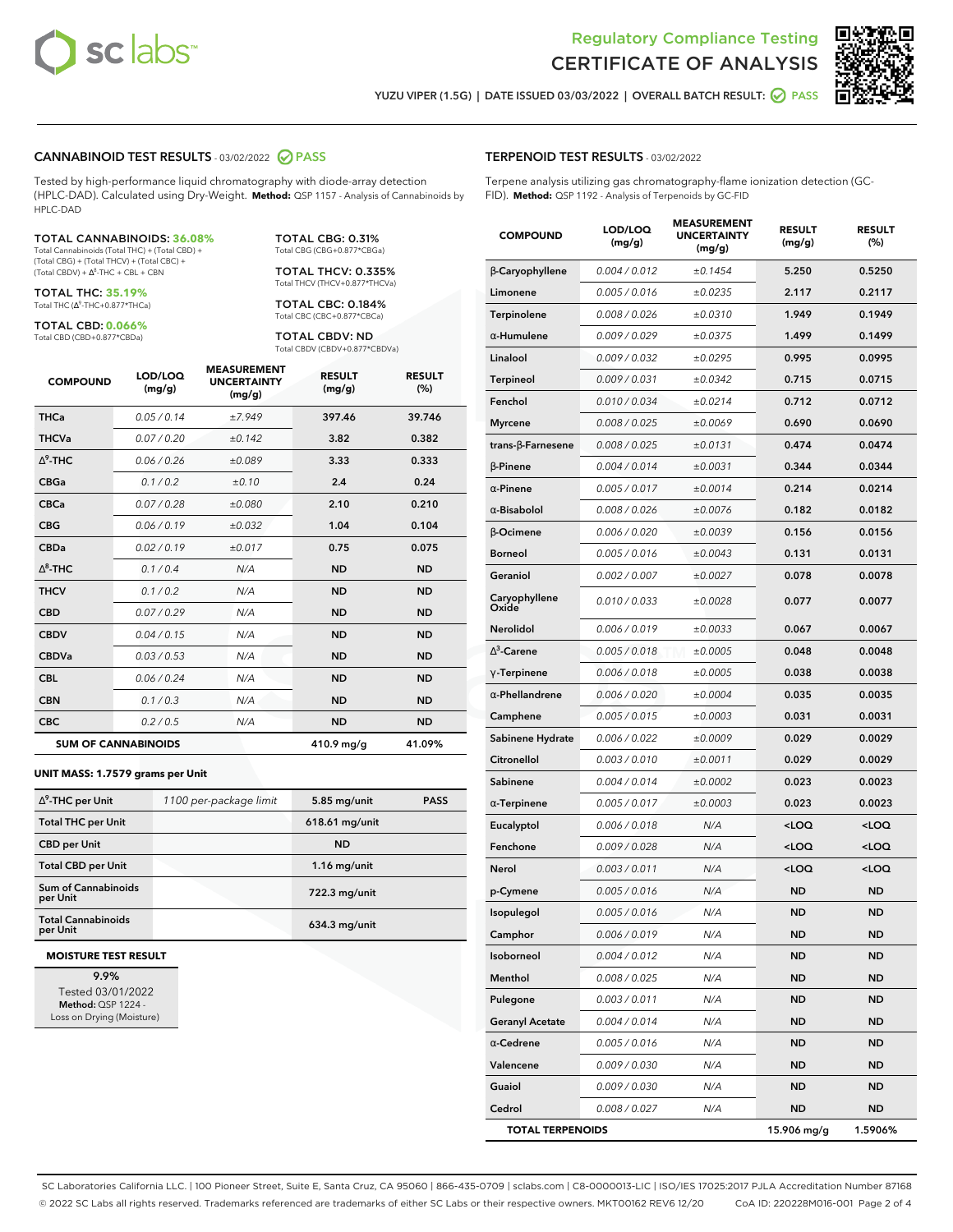



**YUZU VIPER (1.5G) | DATE ISSUED 03/03/2022 | OVERALL BATCH RESULT: PASS**

## **CATEGORY 1 PESTICIDE TEST RESULTS** - 03/02/2022 **PASS**

Pesticide and plant growth regulator analysis utilizing high-performance liquid chromatography-mass spectrometry (HPLC-MS) or gas chromatography-mass spectrometry (GC-MS). \*GC-MS utilized where indicated. **Method:** QSP 1212 - Analysis of Pesticides and Mycotoxins by LC-MS or QSP 1213 - Analysis of Pesticides by GC-MS

| 0.03 / 0.08<br>Aldicarb<br>$\ge$ LOD<br>N/A<br><b>ND</b><br><b>PASS</b><br>Carbofuran<br>0.02 / 0.05<br><b>ND</b><br>$\ge$ LOD<br>N/A<br><b>PASS</b><br>Chlordane*<br>0.03 / 0.08<br>$\ge$ LOD<br>N/A<br><b>ND</b><br><b>PASS</b><br>Chlorfenapyr*<br>0.03/0.10<br>N/A<br><b>ND</b><br><b>PASS</b><br>≥ LOD<br>Chlorpyrifos<br>0.02/0.06<br>$>$ LOD<br>N/A<br><b>ND</b><br><b>PASS</b><br>0.02 / 0.07<br>N/A<br><b>ND</b><br>Coumaphos<br>$\geq$ LOD<br><b>PASS</b><br>Daminozide<br>0.02 / 0.07<br><b>ND</b><br>$\ge$ LOD<br>N/A<br><b>PASS</b><br><b>Dichlorvos</b><br>0.03/0.09<br>N/A<br><b>ND</b><br>$>$ LOD<br><b>PASS</b><br>(DDVP)<br>Dimethoate<br>0.03 / 0.08<br>N/A<br><b>ND</b><br><b>PASS</b><br>$>$ LOD<br><b>ND</b><br><b>PASS</b><br>0.03/0.10<br>$\geq$ LOD<br>N/A<br>Ethoprophos<br>0.02 / 0.06<br>N/A<br><b>ND</b><br><b>PASS</b><br>Etofenprox<br>$\geq$ LOD<br>0.03 / 0.08<br>N/A<br><b>ND</b><br><b>PASS</b><br>Fenoxycarb<br>$\geq$ LOD<br>0.03 / 0.08<br>N/A<br><b>ND</b><br><b>PASS</b><br>Fipronil<br>$\geq$ LOD<br>Imazalil<br>0.02 / 0.06<br>$>$ LOD<br>N/A<br><b>ND</b><br><b>PASS</b><br><b>Methiocarb</b><br>0.02 / 0.07<br><b>ND</b><br><b>PASS</b><br>$>$ LOD<br>N/A<br>0.03/0.10<br>N/A<br><b>ND</b><br><b>PASS</b><br>Parathion-methyl<br>$\geq$ LOD<br>0.03/0.09<br>$\ge$ LOD<br>N/A<br><b>ND</b><br><b>PASS</b><br><b>Mevinphos</b><br>Paclobutrazol<br>0.02 / 0.05<br>N/A<br><b>ND</b><br><b>PASS</b><br>$\geq$ LOD<br>0.03/0.09<br>$>$ LOD<br>N/A<br><b>ND</b><br><b>PASS</b><br>Propoxur<br>0.03 / 0.08<br>$\ge$ LOD<br>N/A<br><b>ND</b><br><b>PASS</b><br>Spiroxamine<br>0.03/0.10<br>$\ge$ LOD<br>N/A<br><b>ND</b><br><b>PASS</b><br><b>Thiacloprid</b> | <b>COMPOUND</b> | LOD/LOQ<br>$(\mu g/g)$ | <b>ACTION</b><br><b>LIMIT</b><br>$(\mu g/g)$ | <b>MEASUREMENT</b><br><b>UNCERTAINTY</b><br>$(\mu g/g)$ | <b>RESULT</b><br>$(\mu g/g)$ | <b>RESULT</b> |
|---------------------------------------------------------------------------------------------------------------------------------------------------------------------------------------------------------------------------------------------------------------------------------------------------------------------------------------------------------------------------------------------------------------------------------------------------------------------------------------------------------------------------------------------------------------------------------------------------------------------------------------------------------------------------------------------------------------------------------------------------------------------------------------------------------------------------------------------------------------------------------------------------------------------------------------------------------------------------------------------------------------------------------------------------------------------------------------------------------------------------------------------------------------------------------------------------------------------------------------------------------------------------------------------------------------------------------------------------------------------------------------------------------------------------------------------------------------------------------------------------------------------------------------------------------------------------------------------------------------------------------------------------------------------------------------------------|-----------------|------------------------|----------------------------------------------|---------------------------------------------------------|------------------------------|---------------|
|                                                                                                                                                                                                                                                                                                                                                                                                                                                                                                                                                                                                                                                                                                                                                                                                                                                                                                                                                                                                                                                                                                                                                                                                                                                                                                                                                                                                                                                                                                                                                                                                                                                                                                   |                 |                        |                                              |                                                         |                              |               |
|                                                                                                                                                                                                                                                                                                                                                                                                                                                                                                                                                                                                                                                                                                                                                                                                                                                                                                                                                                                                                                                                                                                                                                                                                                                                                                                                                                                                                                                                                                                                                                                                                                                                                                   |                 |                        |                                              |                                                         |                              |               |
|                                                                                                                                                                                                                                                                                                                                                                                                                                                                                                                                                                                                                                                                                                                                                                                                                                                                                                                                                                                                                                                                                                                                                                                                                                                                                                                                                                                                                                                                                                                                                                                                                                                                                                   |                 |                        |                                              |                                                         |                              |               |
|                                                                                                                                                                                                                                                                                                                                                                                                                                                                                                                                                                                                                                                                                                                                                                                                                                                                                                                                                                                                                                                                                                                                                                                                                                                                                                                                                                                                                                                                                                                                                                                                                                                                                                   |                 |                        |                                              |                                                         |                              |               |
|                                                                                                                                                                                                                                                                                                                                                                                                                                                                                                                                                                                                                                                                                                                                                                                                                                                                                                                                                                                                                                                                                                                                                                                                                                                                                                                                                                                                                                                                                                                                                                                                                                                                                                   |                 |                        |                                              |                                                         |                              |               |
|                                                                                                                                                                                                                                                                                                                                                                                                                                                                                                                                                                                                                                                                                                                                                                                                                                                                                                                                                                                                                                                                                                                                                                                                                                                                                                                                                                                                                                                                                                                                                                                                                                                                                                   |                 |                        |                                              |                                                         |                              |               |
|                                                                                                                                                                                                                                                                                                                                                                                                                                                                                                                                                                                                                                                                                                                                                                                                                                                                                                                                                                                                                                                                                                                                                                                                                                                                                                                                                                                                                                                                                                                                                                                                                                                                                                   |                 |                        |                                              |                                                         |                              |               |
|                                                                                                                                                                                                                                                                                                                                                                                                                                                                                                                                                                                                                                                                                                                                                                                                                                                                                                                                                                                                                                                                                                                                                                                                                                                                                                                                                                                                                                                                                                                                                                                                                                                                                                   |                 |                        |                                              |                                                         |                              |               |
|                                                                                                                                                                                                                                                                                                                                                                                                                                                                                                                                                                                                                                                                                                                                                                                                                                                                                                                                                                                                                                                                                                                                                                                                                                                                                                                                                                                                                                                                                                                                                                                                                                                                                                   |                 |                        |                                              |                                                         |                              |               |
|                                                                                                                                                                                                                                                                                                                                                                                                                                                                                                                                                                                                                                                                                                                                                                                                                                                                                                                                                                                                                                                                                                                                                                                                                                                                                                                                                                                                                                                                                                                                                                                                                                                                                                   |                 |                        |                                              |                                                         |                              |               |
|                                                                                                                                                                                                                                                                                                                                                                                                                                                                                                                                                                                                                                                                                                                                                                                                                                                                                                                                                                                                                                                                                                                                                                                                                                                                                                                                                                                                                                                                                                                                                                                                                                                                                                   |                 |                        |                                              |                                                         |                              |               |
|                                                                                                                                                                                                                                                                                                                                                                                                                                                                                                                                                                                                                                                                                                                                                                                                                                                                                                                                                                                                                                                                                                                                                                                                                                                                                                                                                                                                                                                                                                                                                                                                                                                                                                   |                 |                        |                                              |                                                         |                              |               |
|                                                                                                                                                                                                                                                                                                                                                                                                                                                                                                                                                                                                                                                                                                                                                                                                                                                                                                                                                                                                                                                                                                                                                                                                                                                                                                                                                                                                                                                                                                                                                                                                                                                                                                   |                 |                        |                                              |                                                         |                              |               |
|                                                                                                                                                                                                                                                                                                                                                                                                                                                                                                                                                                                                                                                                                                                                                                                                                                                                                                                                                                                                                                                                                                                                                                                                                                                                                                                                                                                                                                                                                                                                                                                                                                                                                                   |                 |                        |                                              |                                                         |                              |               |
|                                                                                                                                                                                                                                                                                                                                                                                                                                                                                                                                                                                                                                                                                                                                                                                                                                                                                                                                                                                                                                                                                                                                                                                                                                                                                                                                                                                                                                                                                                                                                                                                                                                                                                   |                 |                        |                                              |                                                         |                              |               |
|                                                                                                                                                                                                                                                                                                                                                                                                                                                                                                                                                                                                                                                                                                                                                                                                                                                                                                                                                                                                                                                                                                                                                                                                                                                                                                                                                                                                                                                                                                                                                                                                                                                                                                   |                 |                        |                                              |                                                         |                              |               |
|                                                                                                                                                                                                                                                                                                                                                                                                                                                                                                                                                                                                                                                                                                                                                                                                                                                                                                                                                                                                                                                                                                                                                                                                                                                                                                                                                                                                                                                                                                                                                                                                                                                                                                   |                 |                        |                                              |                                                         |                              |               |
|                                                                                                                                                                                                                                                                                                                                                                                                                                                                                                                                                                                                                                                                                                                                                                                                                                                                                                                                                                                                                                                                                                                                                                                                                                                                                                                                                                                                                                                                                                                                                                                                                                                                                                   |                 |                        |                                              |                                                         |                              |               |
|                                                                                                                                                                                                                                                                                                                                                                                                                                                                                                                                                                                                                                                                                                                                                                                                                                                                                                                                                                                                                                                                                                                                                                                                                                                                                                                                                                                                                                                                                                                                                                                                                                                                                                   |                 |                        |                                              |                                                         |                              |               |
|                                                                                                                                                                                                                                                                                                                                                                                                                                                                                                                                                                                                                                                                                                                                                                                                                                                                                                                                                                                                                                                                                                                                                                                                                                                                                                                                                                                                                                                                                                                                                                                                                                                                                                   |                 |                        |                                              |                                                         |                              |               |
|                                                                                                                                                                                                                                                                                                                                                                                                                                                                                                                                                                                                                                                                                                                                                                                                                                                                                                                                                                                                                                                                                                                                                                                                                                                                                                                                                                                                                                                                                                                                                                                                                                                                                                   |                 |                        |                                              |                                                         |                              |               |

## **CATEGORY 2 PESTICIDE TEST RESULTS** - 03/02/2022 **PASS**

| <b>COMPOUND</b>          | LOD/LOQ<br>$(\mu g/g)$ | <b>ACTION</b><br><b>LIMIT</b><br>$(\mu g/g)$ | <b>MEASUREMENT</b><br><b>UNCERTAINTY</b><br>$(\mu g/g)$ | <b>RESULT</b><br>$(\mu g/g)$ | <b>RESULT</b> |  |
|--------------------------|------------------------|----------------------------------------------|---------------------------------------------------------|------------------------------|---------------|--|
| Abamectin                | 0.03/0.10              | 0.1                                          | N/A                                                     | <b>ND</b>                    | <b>PASS</b>   |  |
| Acephate                 | 0.02/0.07              | 0.1                                          | N/A                                                     | <b>ND</b>                    | <b>PASS</b>   |  |
| Acequinocyl              | 0.02/0.07              | 0.1                                          | N/A                                                     | <b>ND</b>                    | <b>PASS</b>   |  |
| Acetamiprid              | 0.02/0.05              | 0.1                                          | N/A                                                     | <b>ND</b>                    | <b>PASS</b>   |  |
| Azoxystrobin             | 0.02/0.07              | 0.1                                          | N/A                                                     | <b>ND</b>                    | <b>PASS</b>   |  |
| <b>Bifenazate</b>        | 0.01/0.04              | 0.1                                          | N/A                                                     | <b>ND</b>                    | <b>PASS</b>   |  |
| <b>Bifenthrin</b>        | 0.02 / 0.05            | 3                                            | N/A                                                     | <b>ND</b>                    | <b>PASS</b>   |  |
| <b>Boscalid</b>          | 0.03/0.09              | 0.1                                          | N/A                                                     | <b>ND</b>                    | <b>PASS</b>   |  |
| Captan                   | 0.19/0.57              | 0.7                                          | N/A                                                     | <b>ND</b>                    | <b>PASS</b>   |  |
| Carbaryl                 | 0.02/0.06              | 0.5                                          | N/A                                                     | <b>ND</b>                    | <b>PASS</b>   |  |
| Chlorantranilip-<br>role | 0.04/0.12              | 10                                           | N/A                                                     | <b>ND</b>                    | <b>PASS</b>   |  |
| Clofentezine             | 0.03/0.09              | 0.1                                          | N/A                                                     | <b>ND</b>                    | <b>PASS</b>   |  |

| <b>CATEGORY 2 PESTICIDE TEST RESULTS</b> - 03/02/2022 continued |
|-----------------------------------------------------------------|
|-----------------------------------------------------------------|

| <b>COMPOUND</b>               | LOD/LOQ<br>$(\mu g/g)$ | <b>ACTION</b><br><b>LIMIT</b><br>(µg/g) | <b>MEASUREMENT</b><br><b>UNCERTAINTY</b><br>$(\mu g/g)$ | <b>RESULT</b><br>$(\mu g/g)$ | <b>RESULT</b> |
|-------------------------------|------------------------|-----------------------------------------|---------------------------------------------------------|------------------------------|---------------|
| Cyfluthrin                    | 0.12 / 0.38            | $\overline{c}$                          | N/A                                                     | ND                           | <b>PASS</b>   |
| Cypermethrin                  | 0.11 / 0.32            | 1                                       | N/A                                                     | <b>ND</b>                    | <b>PASS</b>   |
| Diazinon                      | 0.02 / 0.05            | 0.1                                     | N/A                                                     | <b>ND</b>                    | <b>PASS</b>   |
| Dimethomorph                  | 0.03 / 0.09            | 2                                       | N/A                                                     | <b>ND</b>                    | <b>PASS</b>   |
| Etoxazole                     | 0.02 / 0.06            | 0.1                                     | N/A                                                     | <b>ND</b>                    | <b>PASS</b>   |
| Fenhexamid                    | 0.03 / 0.09            | 0.1                                     | N/A                                                     | <b>ND</b>                    | <b>PASS</b>   |
| Fenpyroximate                 | 0.02 / 0.06            | 0.1                                     | N/A                                                     | <b>ND</b>                    | <b>PASS</b>   |
| Flonicamid                    | 0.03 / 0.10            | 0.1                                     | N/A                                                     | <b>ND</b>                    | <b>PASS</b>   |
| Fludioxonil                   | 0.03 / 0.10            | 0.1                                     | N/A                                                     | <b>ND</b>                    | <b>PASS</b>   |
| Hexythiazox                   | 0.02 / 0.07            | 0.1                                     | N/A                                                     | <b>ND</b>                    | <b>PASS</b>   |
| Imidacloprid                  | 0.04 / 0.11            | 5                                       | N/A                                                     | <b>ND</b>                    | <b>PASS</b>   |
| Kresoxim-methyl               | 0.02 / 0.07            | 0.1                                     | N/A                                                     | <b>ND</b>                    | <b>PASS</b>   |
| <b>Malathion</b>              | 0.03 / 0.09            | 0.5                                     | N/A                                                     | <b>ND</b>                    | <b>PASS</b>   |
| Metalaxyl                     | 0.02 / 0.07            | $\overline{c}$                          | N/A                                                     | <b>ND</b>                    | <b>PASS</b>   |
| Methomyl                      | 0.03 / 0.10            | $\mathcal{I}$                           | N/A                                                     | <b>ND</b>                    | <b>PASS</b>   |
| Myclobutanil                  | 0.03 / 0.09            | 0.1                                     | N/A                                                     | <b>ND</b>                    | <b>PASS</b>   |
| Naled                         | 0.02 / 0.07            | 0.1                                     | N/A                                                     | <b>ND</b>                    | <b>PASS</b>   |
| Oxamyl                        | 0.04 / 0.11            | 0.5                                     | N/A                                                     | <b>ND</b>                    | <b>PASS</b>   |
| Pentachloronitro-<br>benzene* | 0.03 / 0.09            | 0.1                                     | N/A                                                     | <b>ND</b>                    | <b>PASS</b>   |
| Permethrin                    | 0.04 / 0.12            | 0.5                                     | N/A                                                     | <b>ND</b>                    | <b>PASS</b>   |
| Phosmet                       | 0.03 / 0.10            | 0.1                                     | N/A                                                     | <b>ND</b>                    | <b>PASS</b>   |
| Piperonyl<br><b>Butoxide</b>  | 0.02 / 0.07            | 3                                       | N/A                                                     | <b>ND</b>                    | <b>PASS</b>   |
| Prallethrin                   | 0.03 / 0.08            | 0.1                                     | N/A                                                     | <b>ND</b>                    | <b>PASS</b>   |
| Propiconazole                 | 0.02 / 0.07            | 0.1                                     | N/A                                                     | <b>ND</b>                    | <b>PASS</b>   |
| Pyrethrins                    | 0.04 / 0.12            | 0.5                                     | N/A                                                     | <b>ND</b>                    | <b>PASS</b>   |
| Pyridaben                     | 0.02 / 0.07            | 0.1                                     | N/A                                                     | <b>ND</b>                    | <b>PASS</b>   |
| Spinetoram                    | 0.02 / 0.07            | 0.1                                     | N/A                                                     | <b>ND</b>                    | <b>PASS</b>   |
| Spinosad                      | 0.02 / 0.07            | 0.1                                     | N/A                                                     | <b>ND</b>                    | <b>PASS</b>   |
| Spiromesifen                  | 0.02 / 0.05            | 0.1                                     | N/A                                                     | <b>ND</b>                    | <b>PASS</b>   |
| Spirotetramat                 | 0.02 / 0.06            | 0.1                                     | N/A                                                     | <b>ND</b>                    | <b>PASS</b>   |
| Tebuconazole                  | 0.02 / 0.07            | 0.1                                     | N/A                                                     | ND                           | <b>PASS</b>   |
| Thiamethoxam                  | 0.03 / 0.10            | 5                                       | N/A                                                     | <b>ND</b>                    | <b>PASS</b>   |
| Trifloxystrobin               | 0.03 / 0.08            | 0.1                                     | N/A                                                     | <b>ND</b>                    | <b>PASS</b>   |

SC Laboratories California LLC. | 100 Pioneer Street, Suite E, Santa Cruz, CA 95060 | 866-435-0709 | sclabs.com | C8-0000013-LIC | ISO/IES 17025:2017 PJLA Accreditation Number 87168 © 2022 SC Labs all rights reserved. Trademarks referenced are trademarks of either SC Labs or their respective owners. MKT00162 REV6 12/20 CoA ID: 220228M016-001 Page 3 of 4